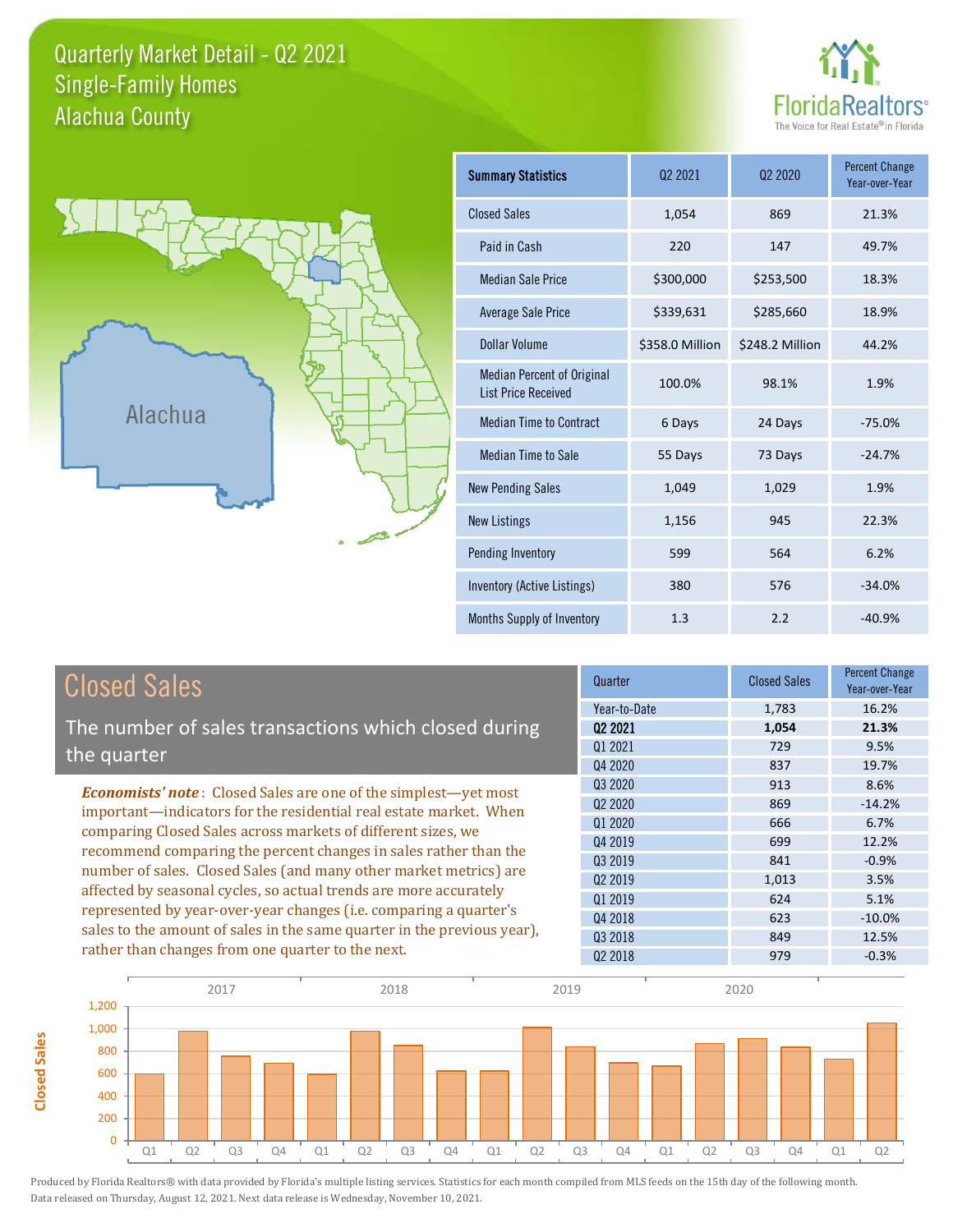

#### *Economists' note:* Closed Sales are one of the simplest—yet most important—indicators for the residential real estate market. When comparing Closed Sales across markets of different sizes, we recommend comparing the percent changes in sales rather than the number of sales. Closed Sales (and many other market metrics) are affected by seasonal cycles, so actual trends are more accurately represented by year-over-year changes (i.e. comparing a quarter's sales to the amount of sales in the same quarter in the previous year), rather than changes from one quarter to the next. \$1,000,000 or more 10 10 150.0% \$250,000 - \$299,999 182 30.0% \$300,000 - \$399,999 294 61.5% \$400,000 - \$599,999 163 91.8% \$600,000 - \$999,999 72 132.3% \$150,000 - \$199,999 97 -24.2% \$200,000 - \$249,999 178 -14.0%  $$100,000 - $149,999$  44  $-31.3\%$ Sale Price Closed Sales Percent Change Year-over-Year Less than \$50,000 2 -66.7% \$50,000 - \$99,999 12 -45.5% 350 Q2 2020 Q2 2021 350 Closed Sales by Sale Price The number of sales transactions which closed during the quarter



## Median Time to Contract by Sale Price The median number of days between the listing date and contract date for all Closed Sales during the quarter

*Economists' note* : Like Time to Sale, Time to Contract is a measure of the length of the home selling process calculated for sales which closed during the quarter. The difference is that Time to Contract measures the number of days between the initial listing of a property and the signing of the contract which eventually led to the closing of the sale. When the gap between Median Time to Contract and Median Time to Sale grows, it is usually a sign of longer closing times and/or declining numbers of cash sales.

| Sale Price            | Median Time to<br>Contract | <b>Percent Change</b><br>Year-over-Year |
|-----------------------|----------------------------|-----------------------------------------|
| Less than \$50,000    | 42 Days                    | 50.0%                                   |
| $$50,000 - $99,999$   | 13 Days                    | $-67.5%$                                |
| $$100,000 - $149,999$ | 10 Days                    | $-60.0%$                                |
| $$150,000 - $199,999$ | 5 Days                     | $-64.3%$                                |
| \$200,000 - \$249,999 | 5 Days                     | $-73.7%$                                |
| \$250,000 - \$299,999 | 4 Days                     | $-85.7%$                                |
| \$300,000 - \$399,999 | 6 Days                     | $-81.8%$                                |
| \$400,000 - \$599,999 | 6 Days                     | $-76.9%$                                |
| \$600,000 - \$999,999 | 9 Days                     | $-83.9%$                                |
| $$1,000,000$ or more  | 55 Days                    | 205.6%                                  |



**Closed Sales**

**Median Time to Contract Median Time to Contract**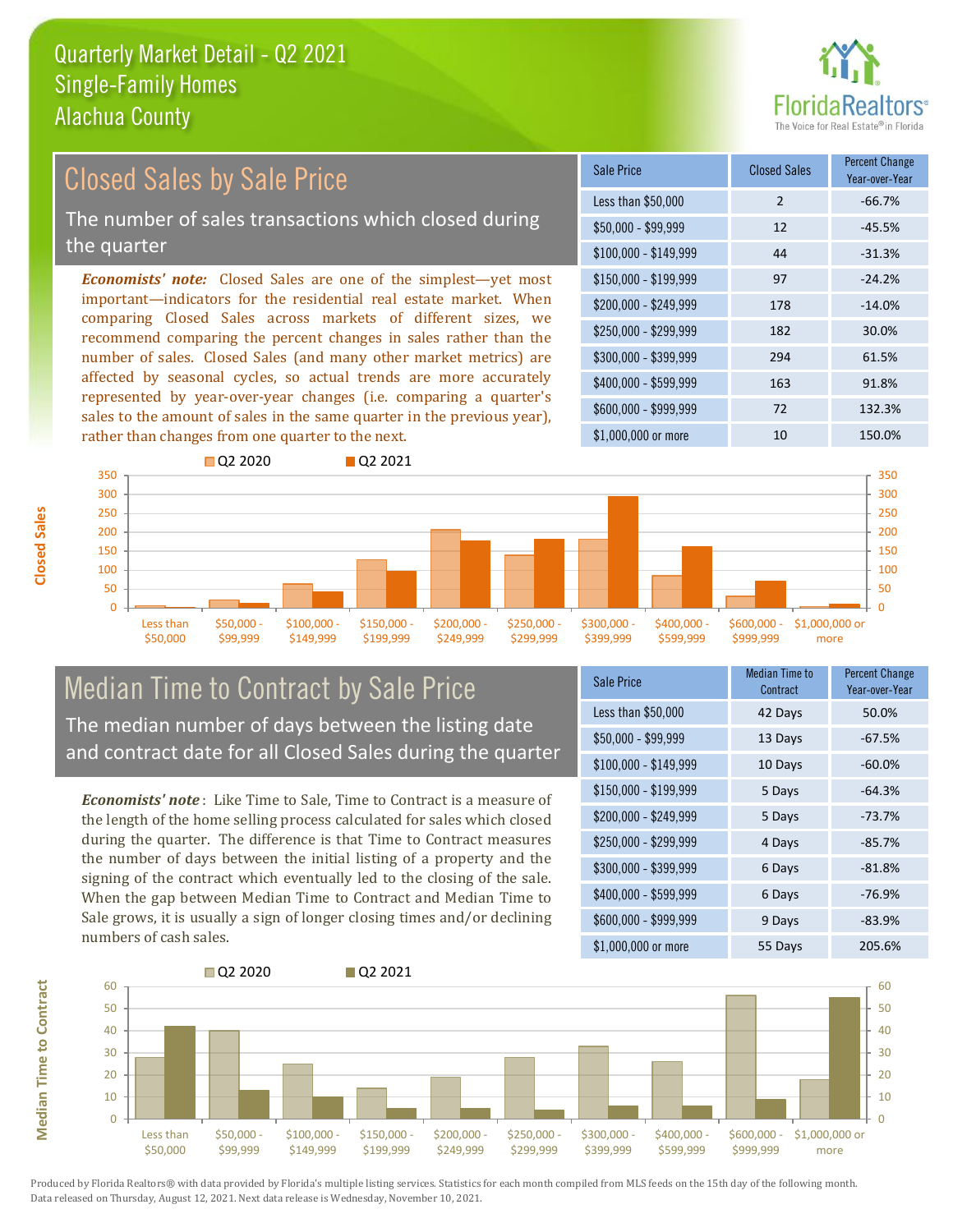

# New Listings by Initial Listing Price

The number of properties put onto the market during the quarter

*Economists' note:* New Listings tend to rise in delayed response to increasing prices, so they are often seen as a lagging indicator of market health. As prices rise, potential sellers raise their estimations of value—and in the most recent cycle, rising prices have freed up many potential sellers who were previously underwater on their mortgages. Note that in our calculations, we take care to not include properties that were recently taken off the market and quickly relisted, since these are not really *new* listings.

| <b>Initial Listing Price</b> | <b>New Listings</b> | <b>Percent Change</b><br>Year-over-Year |
|------------------------------|---------------------|-----------------------------------------|
| Less than \$50,000           | 6                   | 100.0%                                  |
| $$50,000 - $99,999$          | 14                  | $-50.0%$                                |
| $$100,000 - $149,999$        | 47                  | $-13.0%$                                |
| $$150,000 - $199,999$        | 120                 | $-2.4%$                                 |
| \$200,000 - \$249,999        | 183                 | $-14.5%$                                |
| \$250,000 - \$299,999        | 189                 | 31.3%                                   |
| \$300,000 - \$399,999        | 301                 | 38.1%                                   |
| \$400,000 - \$599,999        | 198                 | 94.1%                                   |
| \$600,000 - \$999,999        | 79                  | 68.1%                                   |
| \$1,000,000 or more          | 19                  | 58.3%                                   |



## Inventory by Current Listing Price The number of property listings active at the end of the quarter

*Economists' note* : There are a number of ways to define and calculate Inventory. Our method is to simply count the number of active listings on the last day of the quarter, and hold this number to compare with the same quarter the following year. Inventory rises when New Listings are outpacing the number of listings that go off-market (regardless of whether they actually sell). Likewise, it falls when New Listings aren't keeping up with the rate at which homes are going offmarket.

| <b>Current Listing Price</b> | Inventory | <b>Percent Change</b><br>Year-over-Year |
|------------------------------|-----------|-----------------------------------------|
| Less than \$50,000           | 5         | 400.0%                                  |
| $$50,000 - $99,999$          | 4         | $-76.5%$                                |
| $$100,000 - $149,999$        | 13        | $-23.5%$                                |
| $$150,000 - $199,999$        | 37        | $-5.1%$                                 |
| \$200,000 - \$249,999        | 43        | $-35.8%$                                |
| \$250,000 - \$299,999        | 48        | $-40.0%$                                |
| \$300,000 - \$399,999        | 85        | $-49.1%$                                |
| \$400,000 - \$599,999        | 72        | $-28.0%$                                |
| \$600,000 - \$999,999        | 47        | $-26.6%$                                |
| \$1,000,000 or more          | 26        | 8.3%                                    |



Produced by Florida Realtors® with data provided by Florida's multiple listing services. Statistics for each month compiled from MLS feeds on the 15th day of the following month. Data released on Thursday, August 12, 2021. Next data release is Wednesday, November 10, 2021.

**Inventory**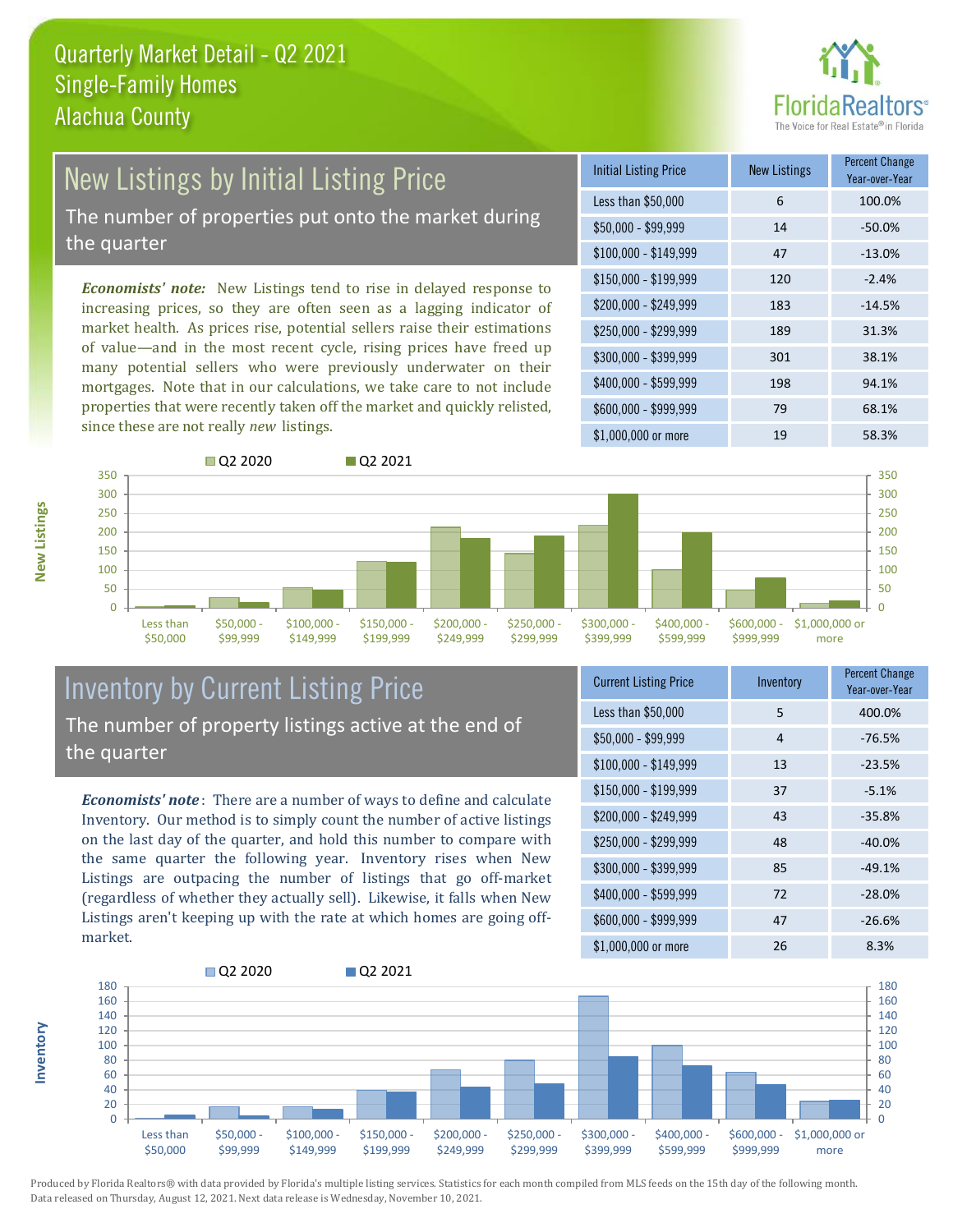Quarterly Distressed Market - Q2 2021 Alachua County Single-Family Homes



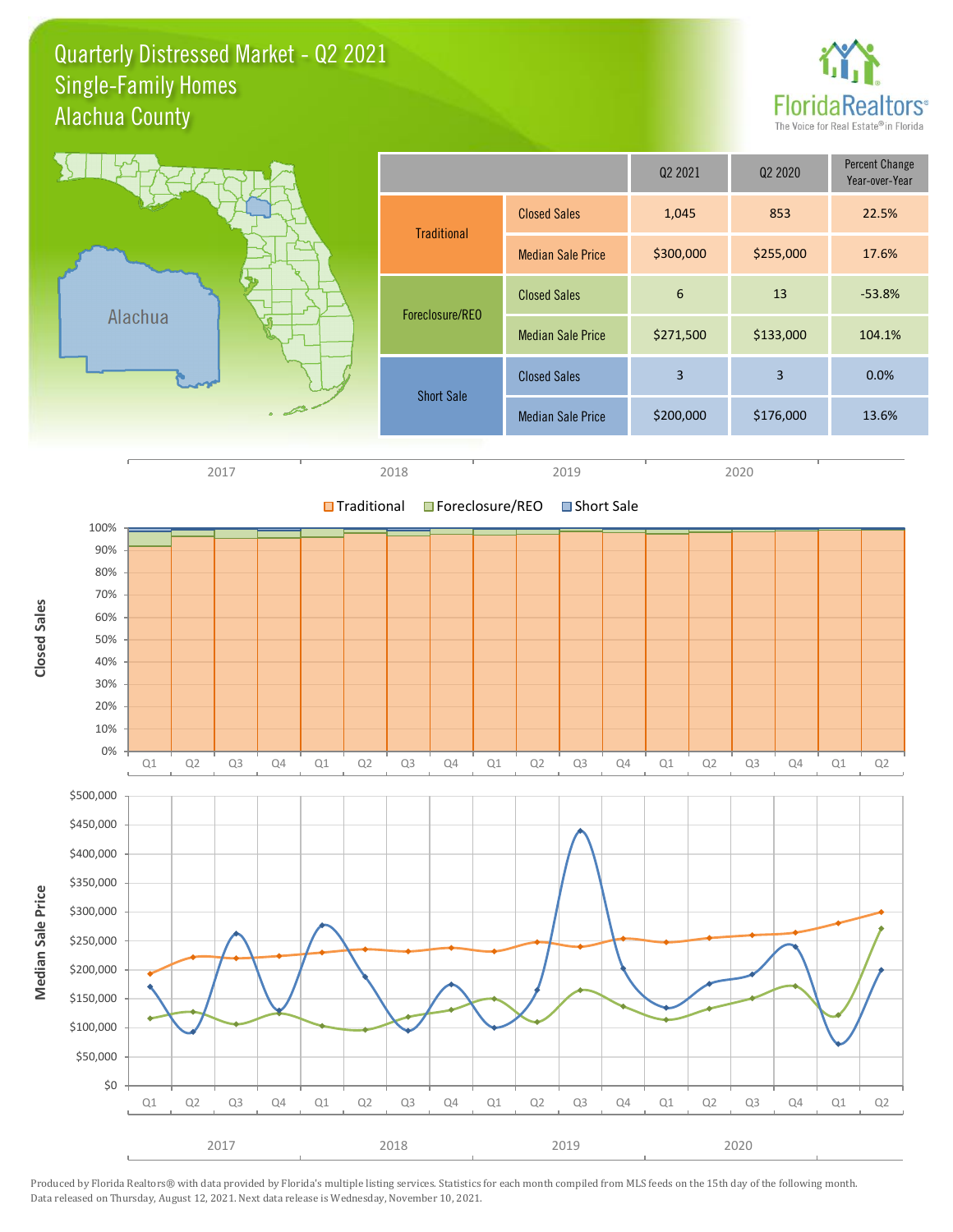Quarterly Market Detail - Q2 2021 Alachua County Townhouses and Condos





**Closed Sales**

**Closed Sales** 

| <b>Summary Statistics</b>                                       | 02 2021        | 02 2020        | <b>Percent Change</b><br>Year-over-Year |
|-----------------------------------------------------------------|----------------|----------------|-----------------------------------------|
| <b>Closed Sales</b>                                             | 368            | 211            | 74.4%                                   |
| Paid in Cash                                                    | 173            | 96             | 80.2%                                   |
| <b>Median Sale Price</b>                                        | \$148,000      | \$138,500      | 6.9%                                    |
| <b>Average Sale Price</b>                                       | \$158,695      | \$142,959      | 11.0%                                   |
| Dollar Volume                                                   | \$58.4 Million | \$30.2 Million | 93.6%                                   |
| <b>Median Percent of Original</b><br><b>List Price Received</b> | 99.3%          | 97.1%          | 2.3%                                    |
| <b>Median Time to Contract</b>                                  | 11 Days        | 14 Days        | $-21.4%$                                |
| <b>Median Time to Sale</b>                                      | 54 Days        | 58 Days        | $-6.9%$                                 |
| <b>New Pending Sales</b>                                        | 365            | 260            | 40.4%                                   |
| <b>New Listings</b>                                             | 380            | 251            | 51.4%                                   |
| <b>Pending Inventory</b>                                        | 167            | 117            | 42.7%                                   |
| <b>Inventory (Active Listings)</b>                              | 119            | 143            | $-16.8%$                                |
| <b>Months Supply of Inventory</b>                               | 1.4            | 2.2            | $-36.4%$                                |

| <b>Closed Sales</b>                                                                                                                                                                                   | Quarter             | <b>Closed Sales</b> | <b>Percent Change</b><br>Year-over-Year |
|-------------------------------------------------------------------------------------------------------------------------------------------------------------------------------------------------------|---------------------|---------------------|-----------------------------------------|
|                                                                                                                                                                                                       | Year-to-Date        | 601                 | 48.8%                                   |
| The number of sales transactions which closed during                                                                                                                                                  | 02 2021             | 368                 | 74.4%                                   |
| the quarter                                                                                                                                                                                           | Q1 2021             | 233                 | 20.7%                                   |
|                                                                                                                                                                                                       | Q4 2020             | 196                 | 32.4%                                   |
| <b>Economists' note:</b> Closed Sales are one of the simplest—yet most                                                                                                                                | Q3 2020             | 223                 | $-4.7%$                                 |
| important—indicators for the residential real estate market. When<br>comparing Closed Sales across markets of different sizes, we<br>recommend comparing the percent changes in sales rather than the | Q <sub>2</sub> 2020 | 211                 | $-28.5%$                                |
|                                                                                                                                                                                                       | Q1 2020             | 193                 | 15.6%                                   |
|                                                                                                                                                                                                       | Q4 2019             | 148                 | $-6.9%$                                 |
|                                                                                                                                                                                                       | 03 2019             | 234                 | $-4.1%$                                 |
| number of sales. Closed Sales (and many other market metrics) are                                                                                                                                     | 02 2019             | 295                 | $-3.6%$                                 |
| affected by seasonal cycles, so actual trends are more accurately                                                                                                                                     | Q1 2019             | 167                 | $-13.0%$                                |
| represented by year-over-year changes (i.e. comparing a quarter's                                                                                                                                     | Q4 2018             | 159                 | 1.3%                                    |
| sales to the amount of sales in the same quarter in the previous year),                                                                                                                               | 03 2018             | 244                 | 13.0%                                   |
| rather than changes from one quarter to the next.                                                                                                                                                     | 02 2018             | 306                 | 9.7%                                    |

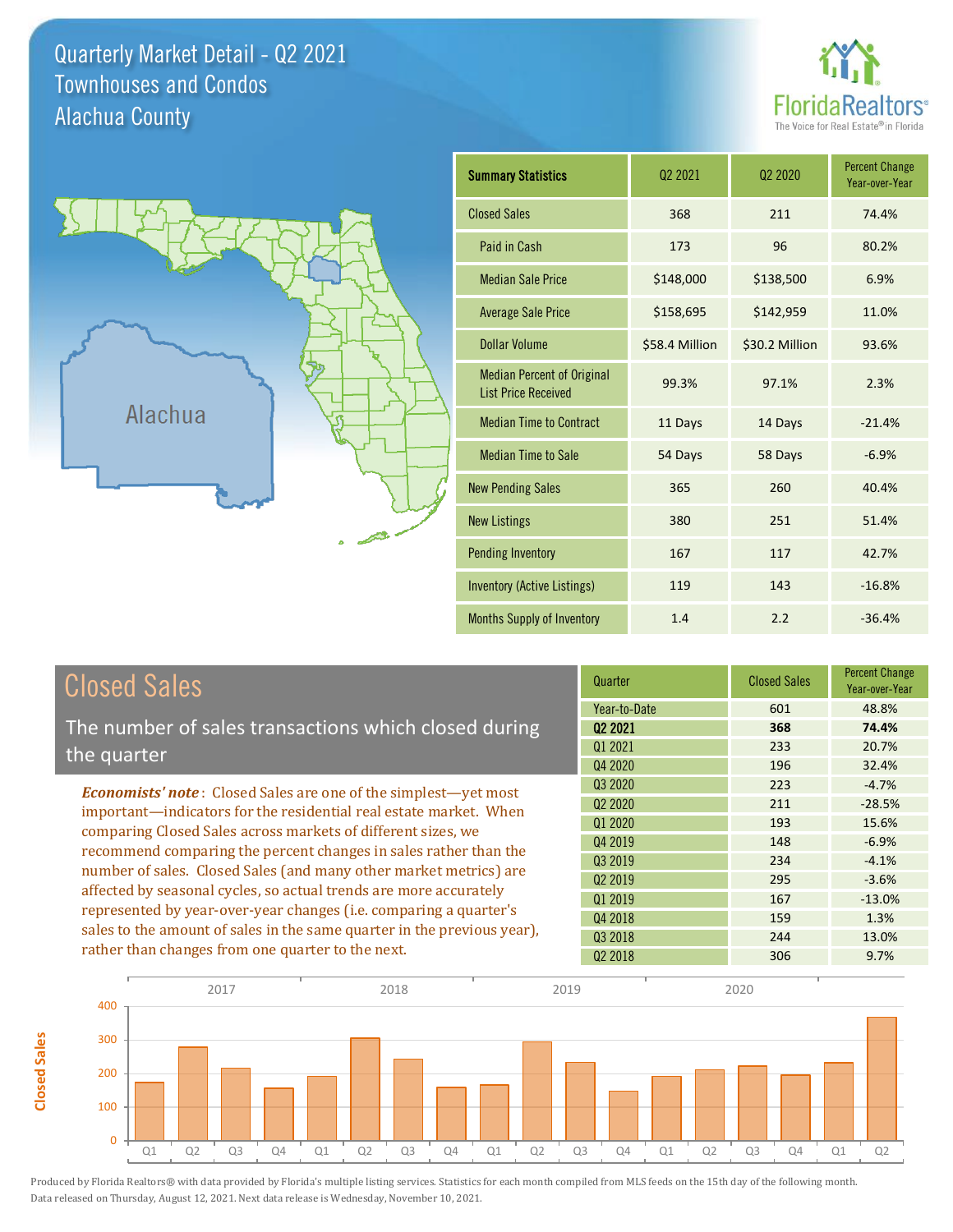

## Closed Sales by Sale Price

The number of sales transactions which closed during the quarter

*Economists' note:* Closed Sales are one of the simplest—yet most important—indicators for the residential real estate market. When comparing Closed Sales across markets of different sizes, we recommend comparing the percent changes in sales rather than the number of sales. Closed Sales (and many other market metrics) are affected by seasonal cycles, so actual trends are more accurately represented by year-over-year changes (i.e. comparing a quarter's sales to the amount of sales in the same quarter in the previous year), rather than changes from one quarter to the next.

| <b>Sale Price</b>     | <b>Closed Sales</b> | <b>Percent Change</b><br>Year-over-Year |
|-----------------------|---------------------|-----------------------------------------|
| Less than \$50,000    | $\mathbf{1}$        | 0.0%                                    |
| $$50,000 - $99,999$   | 52                  | 23.8%                                   |
| $$100,000 - $149,999$ | 138                 | 70.4%                                   |
| $$150,000 - $199,999$ | 108                 | 74.2%                                   |
| \$200,000 - \$249,999 | 42                  | 162.5%                                  |
| \$250,000 - \$299,999 | 19                  | 171.4%                                  |
| \$300,000 - \$399,999 | 5                   | 150.0%                                  |
| \$400,000 - \$599,999 | $\mathfrak{p}$      | N/A                                     |
| \$600,000 - \$999,999 | 1                   | N/A                                     |
| \$1,000,000 or more   | O                   | N/A                                     |



## Median Time to Contract by Sale Price The median number of days between the listing date and contract date for all Closed Sales during the quarter

*Economists' note* : Like Time to Sale, Time to Contract is a measure of the length of the home selling process calculated for sales which closed during the quarter. The difference is that Time to Contract measures the number of days between the initial listing of a property and the signing of the contract which eventually led to the closing of the sale. When the gap between Median Time to Contract and Median Time to Sale grows, it is usually a sign of longer closing times and/or declining numbers of cash sales.

| <b>Sale Price</b>     | Median Time to<br>Contract | <b>Percent Change</b><br>Year-over-Year |
|-----------------------|----------------------------|-----------------------------------------|
| Less than \$50,000    | 5 Days                     | $-95.3%$                                |
| $$50,000 - $99,999$   | 6 Days                     | $-50.0%$                                |
| $$100,000 - $149,999$ | 12 Days                    | 9.1%                                    |
| $$150,000 - $199,999$ | 6 Days                     | $-57.1%$                                |
| \$200,000 - \$249,999 | 29 Days                    | $-43.1%$                                |
| \$250,000 - \$299,999 | 31 Days                    | $-63.1%$                                |
| \$300,000 - \$399,999 | 45 Days                    | $-29.7%$                                |
| \$400,000 - \$599,999 | 396 Days                   | N/A                                     |
| \$600,000 - \$999,999 | 643 Days                   | N/A                                     |
| \$1,000,000 or more   | (No Sales)                 | N/A                                     |



**Closed Sales**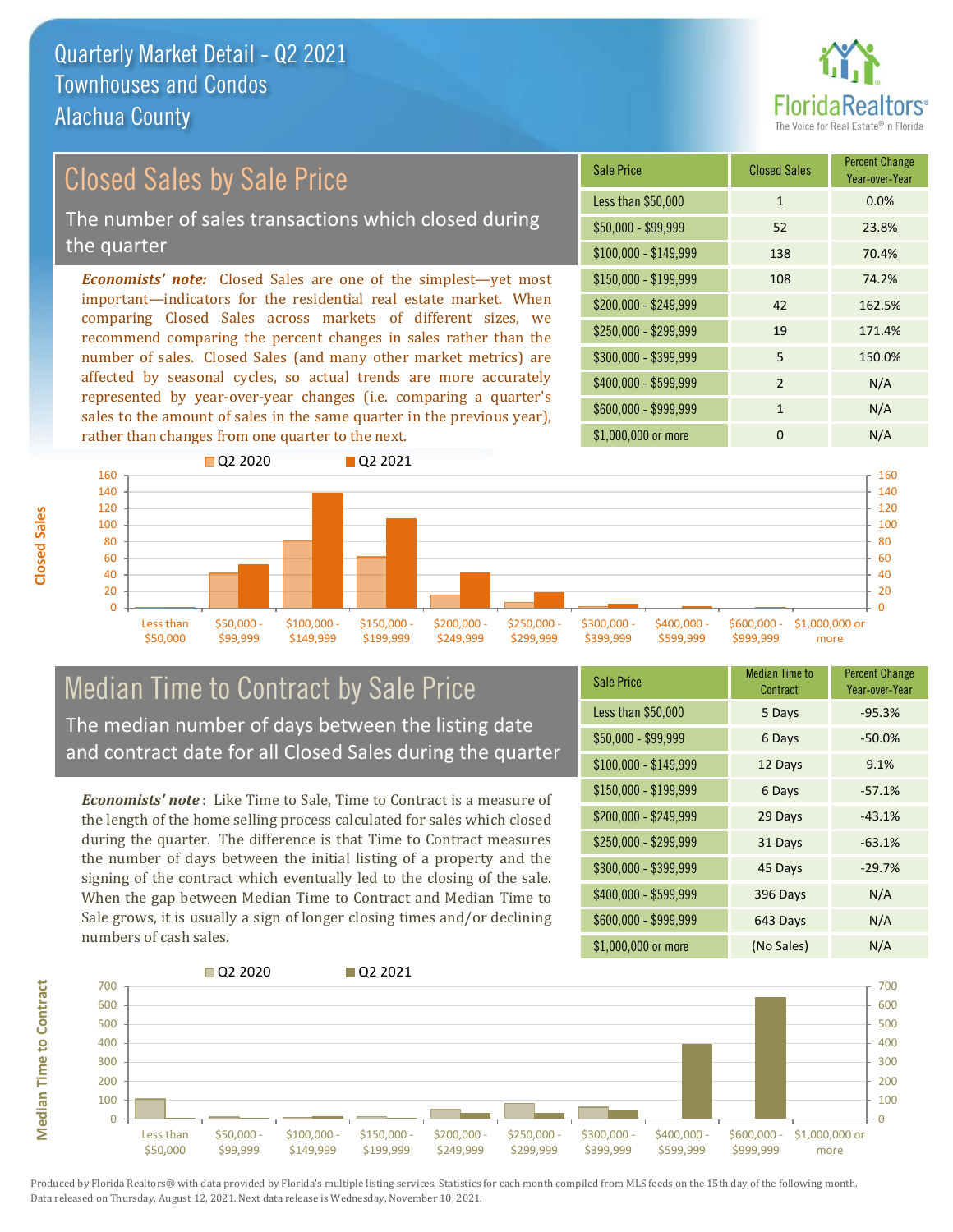

## New Listings by Initial Listing Price

The number of properties put onto the market during the quarter

*Economists' note:* New Listings tend to rise in delayed response to increasing prices, so they are often seen as a lagging indicator of market health. As prices rise, potential sellers raise their estimations of value—and in the most recent cycle, rising prices have freed up many potential sellers who were previously underwater on their mortgages. Note that in our calculations, we take care to not include properties that were recently taken off the market and quickly relisted, since these are not really *new* listings.





## Inventory by Current Listing Price The number of property listings active at the end of the quarter

*Economists' note* : There are a number of ways to define and calculate Inventory. Our method is to simply count the number of active listings on the last day of the quarter, and hold this number to compare with the same quarter the following year. Inventory rises when New Listings are outpacing the number of listings that go off-market (regardless of whether they actually sell). Likewise, it falls when New Listings aren't keeping up with the rate at which homes are going offmarket.

| <b>Current Listing Price</b> | Inventory    | <b>Percent Change</b><br>Year-over-Year |
|------------------------------|--------------|-----------------------------------------|
| Less than \$50,000           | $\mathbf{1}$ | N/A                                     |
| $$50,000 - $99,999$          | 26           | $-35.0%$                                |
| $$100,000 - $149,999$        | 34           | $-19.0%$                                |
| $$150,000 - $199,999$        | 31           | 6.9%                                    |
| \$200,000 - \$249,999        | 9            | $-30.8%$                                |
| \$250,000 - \$299,999        | 12           | 33.3%                                   |
| \$300,000 - \$399,999        | 2            | $-50.0%$                                |
| \$400,000 - \$599,999        | 3            | 0.0%                                    |
| \$600,000 - \$999,999        | $\mathbf{1}$ | $-66.7%$                                |
| \$1,000,000 or more          | ŋ            | N/A                                     |



Produced by Florida Realtors® with data provided by Florida's multiple listing services. Statistics for each month compiled from MLS feeds on the 15th day of the following month. Data released on Thursday, August 12, 2021. Next data release is Wednesday, November 10, 2021.

**Inventory**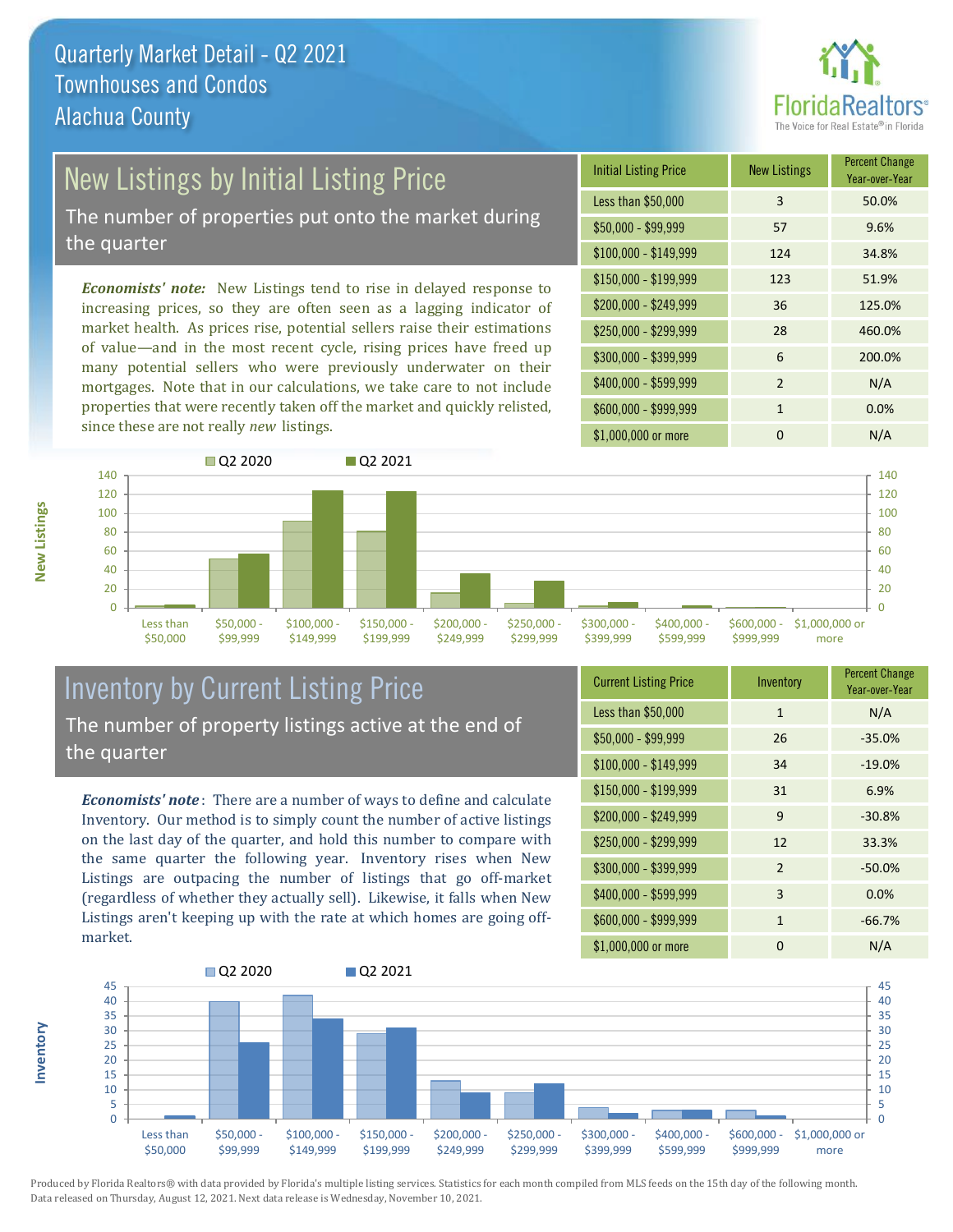Quarterly Distressed Market - Q2 2021 Alachua County Townhouses and Condos



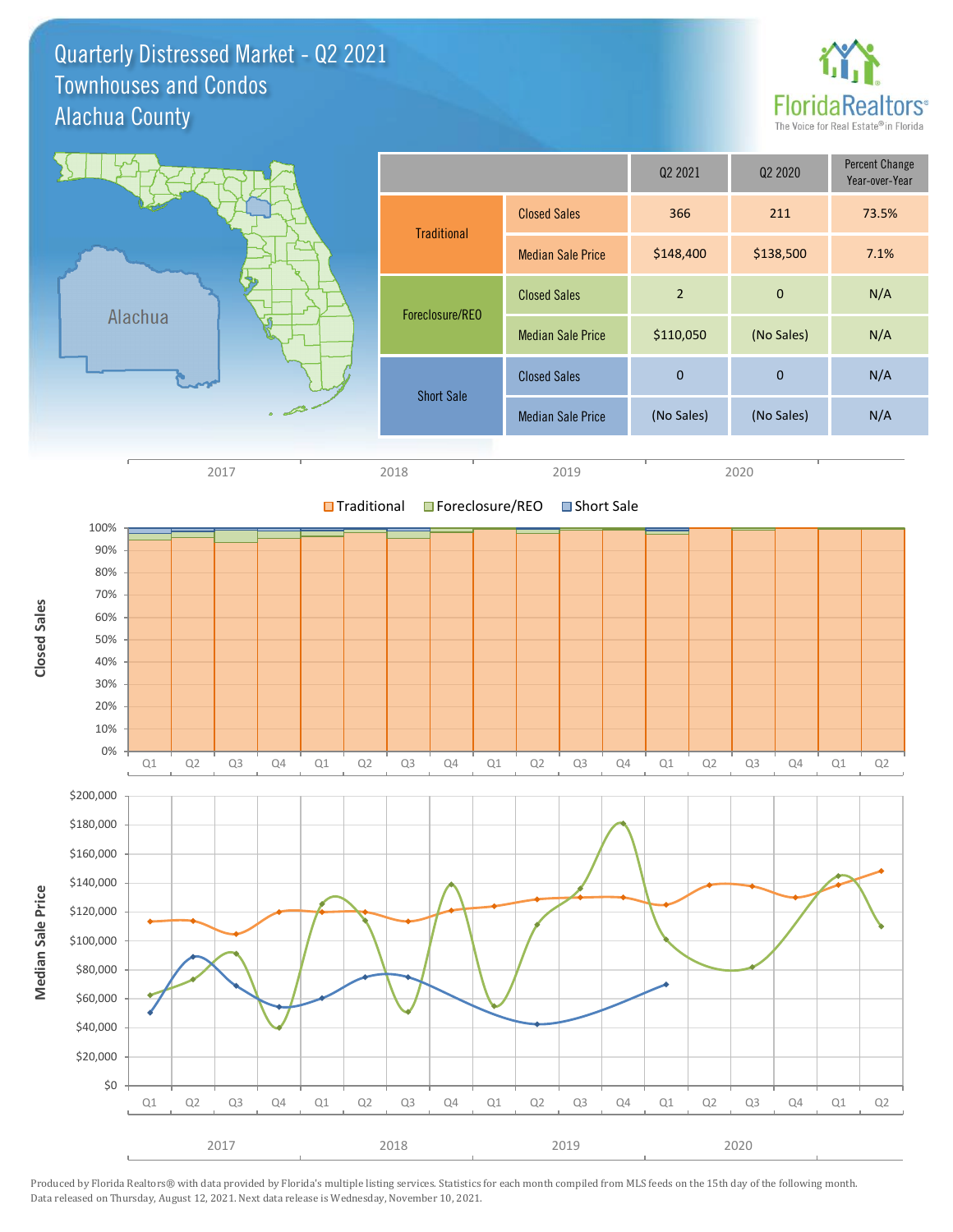Quarterly Market Detail - Q2 2021 Alachua County Manufactured Homes





**Closed Sales**

**Closed Sales** 

| <b>Summary Statistics</b>                                       | Q <sub>2</sub> 2021 | 022020        | <b>Percent Change</b><br>Year-over-Year |
|-----------------------------------------------------------------|---------------------|---------------|-----------------------------------------|
| <b>Closed Sales</b>                                             | 44                  | 38            | 15.8%                                   |
| Paid in Cash                                                    | 18                  | 20            | $-10.0%$                                |
| <b>Median Sale Price</b>                                        | \$138,300           | \$140,250     | $-1.4%$                                 |
| <b>Average Sale Price</b>                                       | \$151,665           | \$131,345     | 15.5%                                   |
| Dollar Volume                                                   | \$6.7 Million       | \$5.0 Million | 33.7%                                   |
| <b>Median Percent of Original</b><br><b>List Price Received</b> | 96.0%               | 94.6%         | 1.5%                                    |
| <b>Median Time to Contract</b>                                  | 16 Days             | 53 Days       | $-69.8%$                                |
| Median Time to Sale                                             | 66 Days             | 103 Days      | $-35.9%$                                |
| <b>New Pending Sales</b>                                        | 50                  | 51            | $-2.0%$                                 |
| <b>New Listings</b>                                             | 55                  | 40            | 37.5%                                   |
| Pending Inventory                                               | 27                  | 39            | $-30.8%$                                |
| Inventory (Active Listings)                                     | 28                  | 29            | $-3.4%$                                 |
| Months Supply of Inventory                                      | 2.3                 | 2.8           | $-17.9%$                                |

| <b>Closed Sales</b>                                                                                                              | Quarter             | <b>Closed Sales</b> | Percent Change<br>Year-over-Year |
|----------------------------------------------------------------------------------------------------------------------------------|---------------------|---------------------|----------------------------------|
|                                                                                                                                  | Year-to-Date        | 73                  | 23.7%                            |
| The number of sales transactions which closed during                                                                             | 02 2021             | 44                  | 15.8%                            |
| the quarter                                                                                                                      | 01 2021             | 29                  | 38.1%                            |
|                                                                                                                                  | Q4 2020             | 32                  | 14.3%                            |
| <b>Economists' note:</b> Closed Sales are one of the simplest—yet most                                                           | Q3 2020             | 40                  | 11.1%                            |
| important-indicators for the residential real estate market. When                                                                | Q <sub>2</sub> 2020 | 38                  | 2.7%                             |
| comparing Closed Sales across markets of different sizes, we<br>recommend comparing the percent changes in sales rather than the | Q1 2020             | 21                  | $-32.3%$                         |
|                                                                                                                                  | Q4 2019             | 28                  | 3.7%                             |
| number of sales. Closed Sales (and many other market metrics) are                                                                | Q3 2019             | 36                  | 24.1%                            |
| affected by seasonal cycles, so actual trends are more accurately                                                                | 02 2019             | 37                  | 12.1%                            |
|                                                                                                                                  | 01 2019             | 31                  | 72.2%                            |
| represented by year-over-year changes (i.e. comparing a quarter's                                                                | Q4 2018             | 27                  | $-12.9%$                         |
| sales to the amount of sales in the same quarter in the previous year),                                                          | 03 2018             | 29                  | 3.6%                             |
| rather than changes from one quarter to the next.                                                                                | 02 2018             | 33                  | $-29.8%$                         |

I

I

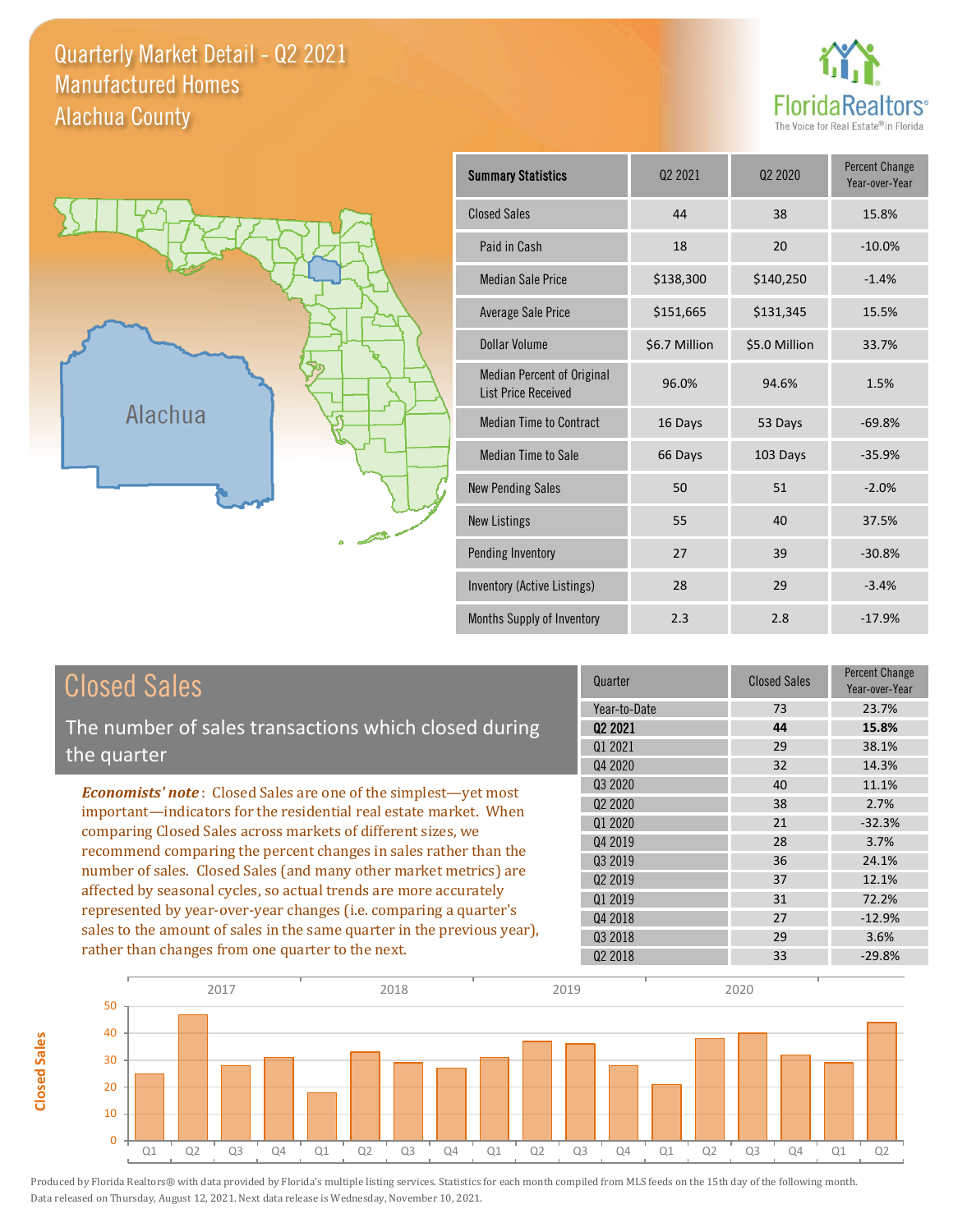

### *Economists' note:* Closed Sales are one of the simplest—yet most important—indicators for the residential real estate market. When comparing Closed Sales across markets of different sizes, we recommend comparing the percent changes in sales rather than the number of sales. Closed Sales (and many other market metrics) are \$250,000 - \$299,999 2 N/A \$300,000 - \$399,999 1 N/A \$150,000 - \$199,999 10 -16.7% \$200,000 - \$249,999 7 250.0% \$100,000 - \$149,999 12 -25.0% Sale Price Closed Sales Percent Change Year-over-Year Less than \$50,000 1 1 -66.7% \$50,000 - \$99,999 11 120.0% Closed Sales by Sale Price The number of sales transactions which closed during the quarter

affected by seasonal cycles, so actual trends are more accurately represented by year-over-year changes (i.e. comparing a quarter's sales to the amount of sales in the same quarter in the previous year), rather than changes from one quarter to the next.





## Median Time to Contract by Sale Price The median number of days between the listing date and contract date for all Closed Sales during the quarter

*Economists' note* : Like Time to Sale, Time to Contract is a measure of the length of the home selling process calculated for sales which closed during the quarter. The difference is that Time to Contract measures the number of days between the initial listing of a property and the signing of the contract which eventually led to the closing of the sale. When the gap between Median Time to Contract and Median Time to Sale grows, it is usually a sign of longer closing times and/or declining numbers of cash sales.

| <b>Sale Price</b>     | Median Time to<br>Contract | Percent Change<br>Year-over-Year |
|-----------------------|----------------------------|----------------------------------|
| Less than \$50,000    | 5 Days                     | $-89.4%$                         |
| $$50,000 - $99,999$   | 87 Days                    | 135.1%                           |
| $$100,000 - $149,999$ | 16 Days                    | $-66.7%$                         |
| $$150,000 - $199,999$ | 18 Days                    | $-73.9%$                         |
| \$200,000 - \$249,999 | 8 Days                     | $-96.4%$                         |
| \$250,000 - \$299,999 | 103 Days                   | N/A                              |
| \$300,000 - \$399,999 | 12 Days                    | N/A                              |
| \$400,000 - \$599,999 | (No Sales)                 | N/A                              |
| \$600,000 - \$999,999 | (No Sales)                 | N/A                              |
| \$1,000,000 or more   | (No Sales)                 | N/A                              |



Produced by Florida Realtors® with data provided by Florida's multiple listing services. Statistics for each month compiled from MLS feeds on the 15th day of the following month. Data released on Thursday, August 12, 2021. Next data release is Wednesday, November 10, 2021.

**Median Time to Contract**

**Median Time to Contract**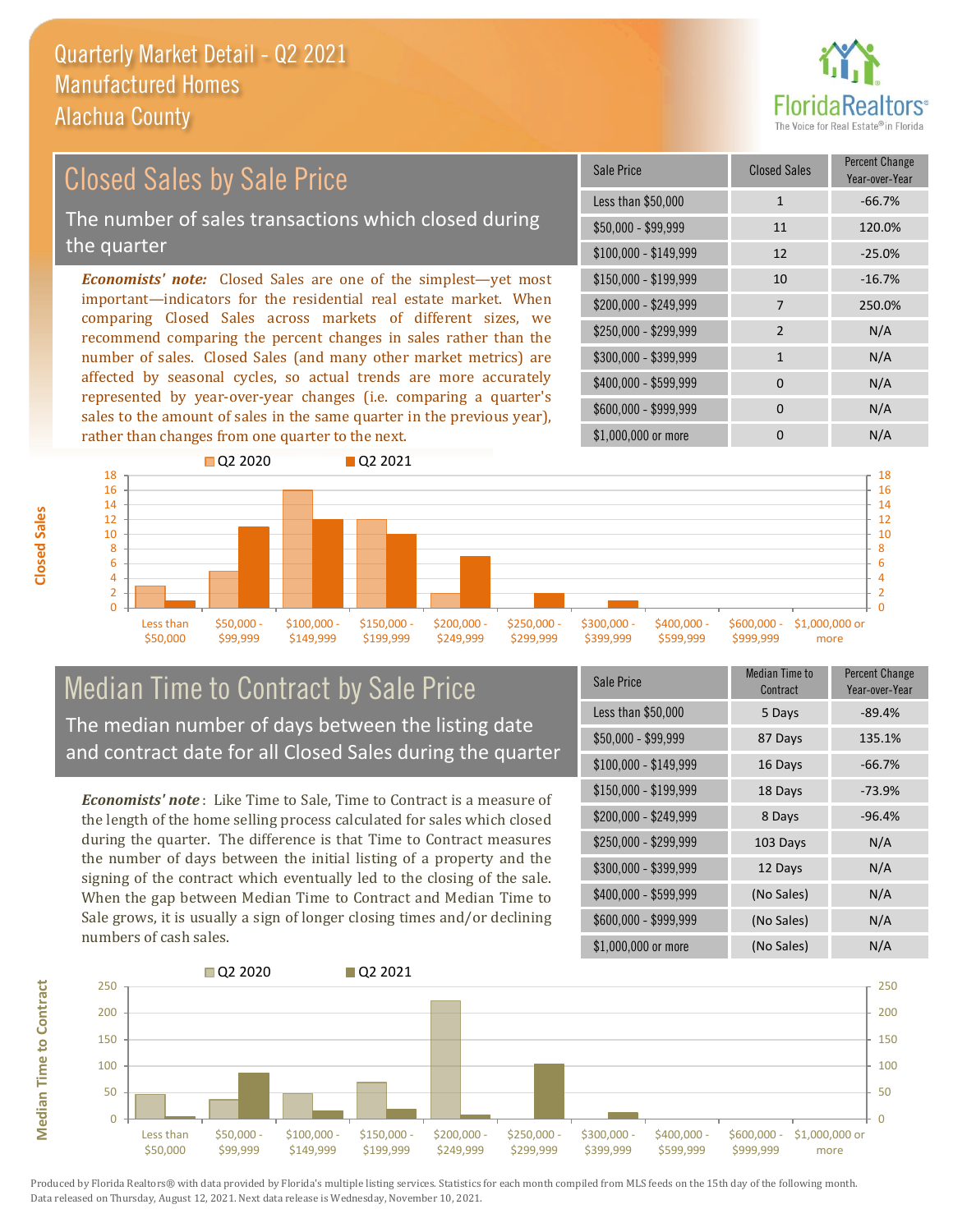

## New Listings by Initial Listing Price The number of properties put onto the market during

the quarter

*Economists' note:* New Listings tend to rise in delayed response to increasing prices, so they are often seen as a lagging indicator of market health. As prices rise, potential sellers raise their estimations of value—and in the most recent cycle, rising prices have freed up many potential sellers who were previously underwater on their mortgages. Note that in our calculations, we take care to not include properties that were recently taken off the market and quickly relisted, since these are not really *new* listings.

| <b>Initial Listing Price</b> | New Listings   | <b>Percent Change</b><br>Year-over-Year |
|------------------------------|----------------|-----------------------------------------|
| Less than \$50,000           | $\overline{2}$ | 100.0%                                  |
| $$50,000 - $99,999$          | 10             | 0.0%                                    |
| $$100,000 - $149,999$        | 19             | 46.2%                                   |
| \$150,000 - \$199,999        | 10             | 11.1%                                   |
| \$200,000 - \$249,999        | 6              | 0.0%                                    |
| \$250,000 - \$299,999        | 5              | N/A                                     |
| \$300,000 - \$399,999        | 2              | 100.0%                                  |
| \$400,000 - \$599,999        | $\mathbf{1}$   | N/A                                     |
| \$600,000 - \$999,999        | <sup>0</sup>   | N/A                                     |
| \$1,000,000 or more          | n              | N/A                                     |



## Inventory by Current Listing Price The number of property listings active at the end of the quarter

*Economists' note* : There are a number of ways to define and calculate Inventory. Our method is to simply count the number of active listings on the last day of the quarter, and hold this number to compare with the same quarter the following year. Inventory rises when New Listings are outpacing the number of listings that go off-market (regardless of whether they actually sell). Likewise, it falls when New Listings aren't keeping up with the rate at which homes are going offmarket.

| <b>Current Listing Price</b> | Inventory      | Percent Change<br>Year-over-Year |
|------------------------------|----------------|----------------------------------|
| Less than \$50,000           | 1              | N/A                              |
| $$50,000 - $99,999$          | 3              | $-50.0%$                         |
| $$100,000 - $149,999$        | 13             | 18.2%                            |
| $$150,000 - $199,999$        | 4              | 0.0%                             |
| \$200,000 - \$249,999        | $\mathcal{P}$  | $-33.3%$                         |
| \$250,000 - \$299,999        | 2              | 100.0%                           |
| \$300,000 - \$399,999        | $\mathbf{1}$   | 0.0%                             |
| \$400,000 - \$599,999        | $\overline{2}$ | 100.0%                           |
| \$600,000 - \$999,999        | $\Omega$       | N/A                              |
| \$1,000,000 or more          | ŋ              | $-100.0\%$                       |



Produced by Florida Realtors® with data provided by Florida's multiple listing services. Statistics for each month compiled from MLS feeds on the 15th day of the following month. Data released on Thursday, August 12, 2021. Next data release is Wednesday, November 10, 2021.

**Inventory**